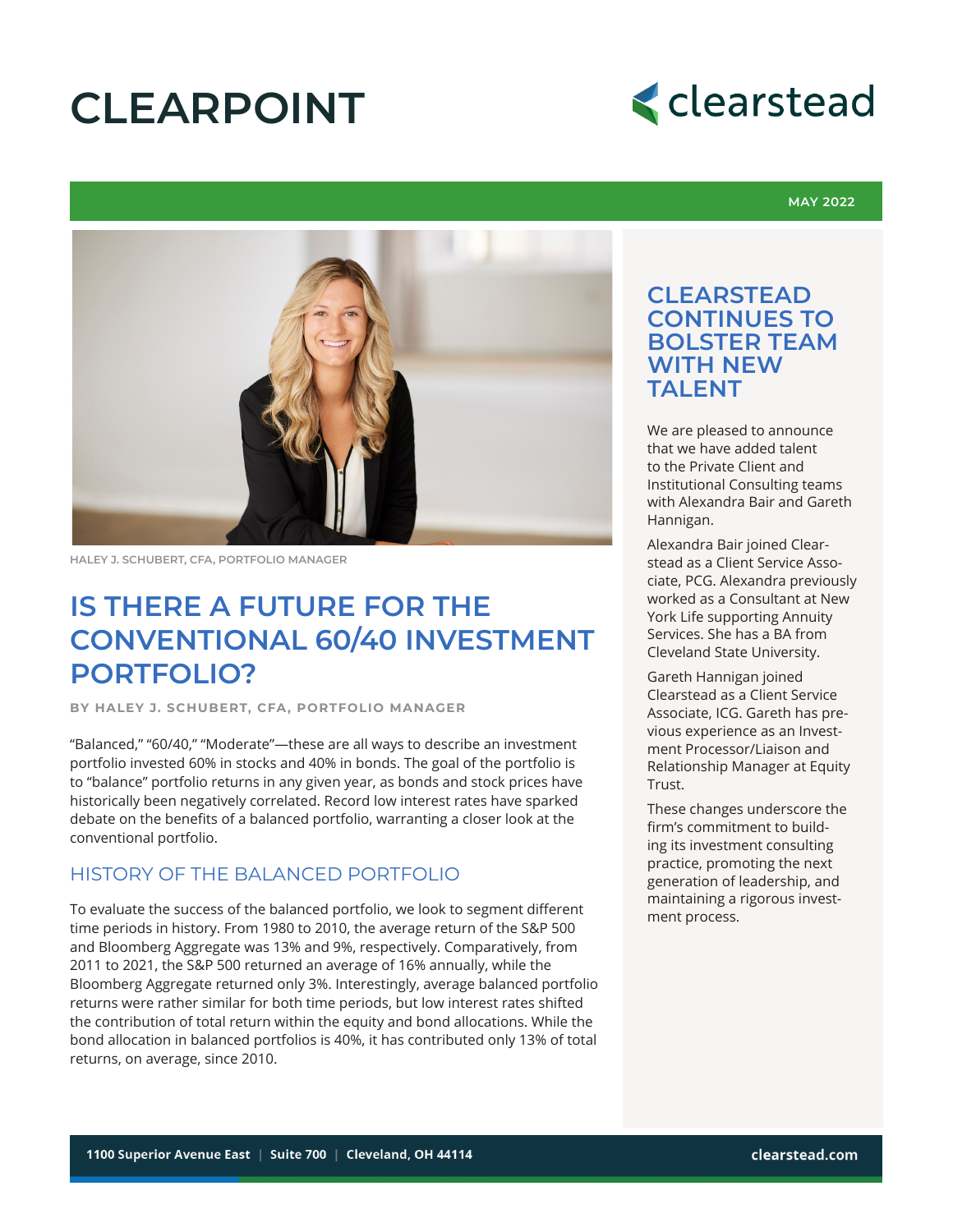**BY HALEY J. SCHUBERT, CFA, PORTFOLIO MANAGER**

| <b>Time Period</b> | <b>Average Annual</b><br><b>S&amp;P Return</b> | <b>Average Annual</b><br><b>Bloomberg</b><br><b>Agg Return</b> | <b>Average Annual</b><br>60/40<br><b>Portfolio Return</b> | <b>Equity</b><br><b>Contribution</b> | <b>Bond</b><br><b>Contribution</b> |
|--------------------|------------------------------------------------|----------------------------------------------------------------|-----------------------------------------------------------|--------------------------------------|------------------------------------|
| 1980-1989          | 18%                                            | 13%                                                            | 16%                                                       | 68%                                  | 32%                                |
| 1990-1999          | 19%                                            | 8%                                                             | 15%                                                       | 78%                                  | 22%                                |
| 2000-2009          | 1%                                             | 6%                                                             | 3%                                                        | 22%                                  | 78%                                |
| 2010-2019          | 14%                                            | 4%                                                             | 10%                                                       | 85%                                  | 15%                                |
| 2020-Present       | 14%                                            | $0\%$                                                          | 8%                                                        | 98%                                  | 2%                                 |
| 2022-2031*         | 6%                                             | 2%                                                             | 4%                                                        | 85%                                  | 15%                                |

Source: Bloomberg and Clearstead Investment Office.

*\*Expected returns are based on Clearstead's 2022 Capital Market Assumptions, 10-Year forward looking returns.*

*Forecasted returns (2022-2031) are based on assumptions created by Clearstead. Clearstead is making no representations that the forecasted returns will or can be achieved. Furthermore, Clearstead is not liable for decisions made using this information. Past performance is not an indicator of future results.*

The average 10-year treasury yield from 1980 to 2010 was +7% with yields topping 15% in 1981.' The below chart highlights the calendar years of 1980-2010, where the S&P 500 experienced negative returns and the associated performance across markets. In this period, the bond allocation provided significant income above equity yields, while also providing principal protection and diversification to the balanced portfolio. The power of the balanced portfolio was clear during this time period—negative equity returns were partially offset by positive bond market returns, moderating annual portfolio returns for investors.

|             | <b>Annual Return</b> | <b>Annual Return</b> | <b>Annual Return</b> | 10-Year               |
|-------------|----------------------|----------------------|----------------------|-----------------------|
| <b>Year</b> | <b>S&amp;P 500</b>   | <b>Bloomberg Agg</b> | 60/40 Portfolio      | <b>Treasury Yield</b> |
| 1981        | $-4.92%$             | 6.25%                | $-0.45%$             | 14.00%                |
| 1990        | $-3.16%$             | 8.96%                | 1.69%                | 8.50%                 |
| 2000        | $-9.03%$             | 11.63%               | $-0.77%$             | 6.00%                 |
| 2001        | $-11.89%$            | 8.43%                | $-3.76%$             | 5.00%                 |
| 2002        | $-22.10%$            | 10.23%               | $-9.17%$             | 4.50%                 |
| 2008        | $-37.00\%$           | 5.24%                | $-20.10%$            | 3.50%                 |

Source: Bloomberg.

*Past performance is not an indicator of future results.*

### STOCKS AND BONDS: A VARIABLE RELATIONSHIP

The relationship between stocks and bonds can be seen over time through the correlation of returns. Correlation is a statistic that measures how two securities move in relation to each other. Correlation values range from -1 to 1. A correlation of negative one (-1) shows an inverse relationship, zero signifies no relationship, and positive one (1) means they move identically. As seen in the chart on the next page, throughout the 1980s and 1990s, the rolling 48-month correlations are significantly greater than zero, exhibiting positive correlations for the asset classes. Correlations turned negative with the market weakness following the Tech Bubble ('00) and The Great Recession ('08). Both time periods were characterized by sharp declines in the equity markets and a bond market rally as investors flocked to safety. The shift in this relationship can be seen from market behavior following the last bear market in March 2020 and the onset of the COVID-19 Pandemic. Why do we not see a negative correlation as was prevalent in previous market corrections? The answer is likely historically low interest rates. The 10-Year Treasury Yield in 2000 and 2008 was 4x and 2x higher, respectively, than the 1.5% 10-Year Treasury Yield in February 2020.1 Historically, low interest rates limit the potential for a bond market rally under stressed equity market conditions, as interest rates can only go so low; US 10-Year treasury yields have never traded in negative territory.<sup>1</sup> The higher bond yields prevalent in the previously-mentioned market corrections worked to cushion investors in a balanced portfolio.

1100 Superior Avenue East • Suite 700 • Cleveland, Ohio 44114 clearstead.com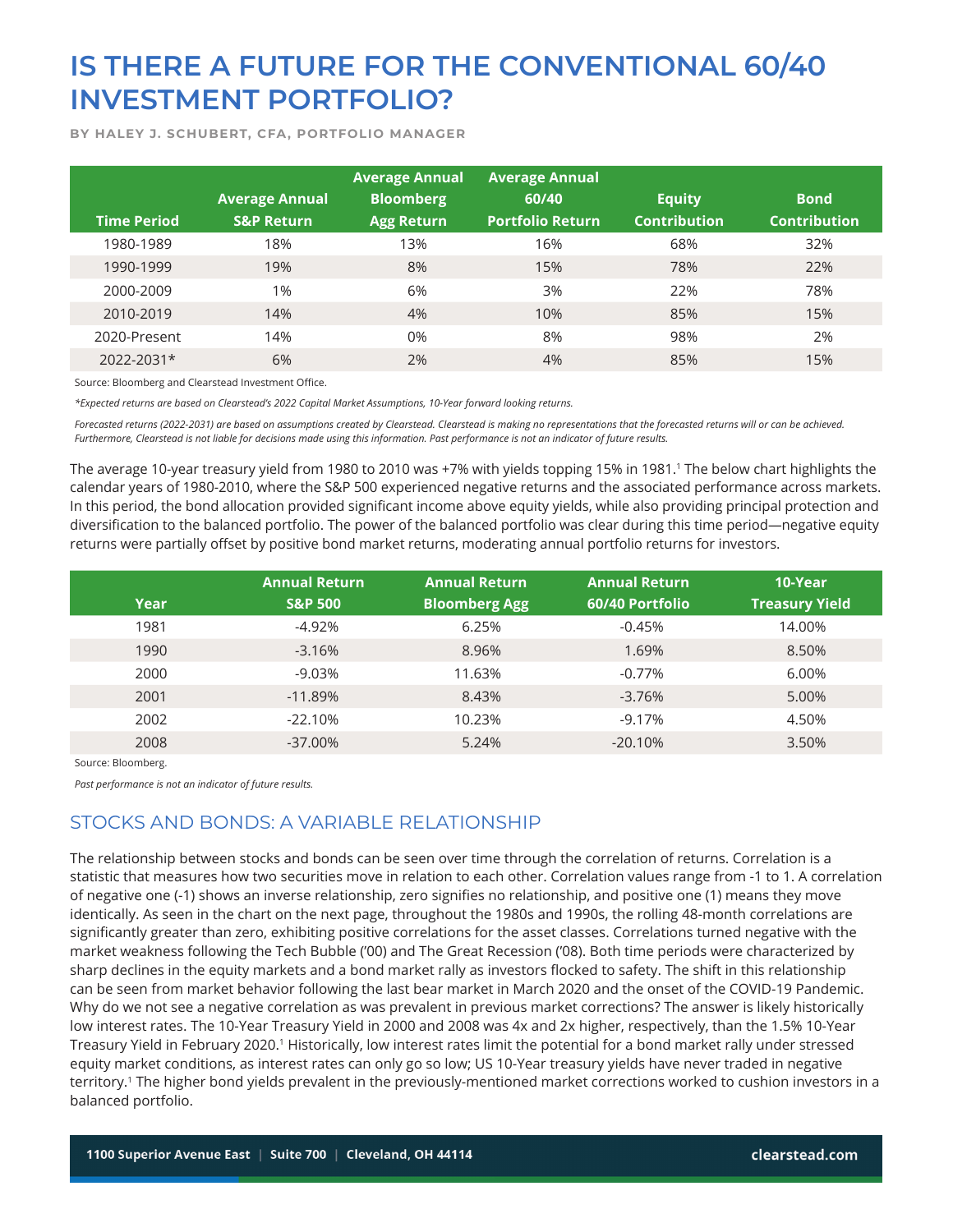**BY HALEY J. SCHUBERT, CFA, PORTFOLIO MANAGER**



Source: Bloomberg.

*Past performance is not an indicator of future results.*

### FIRST QUARTER 2022

Fast forwarding to this year, the first quarter ended in negative territory for both the equity and bond markets. This is a rare occurrence, as we have only seen negative returns for the S&P 500 and Bloomberg Aggregate in the same quarter 7 times over the past 120 quarters (30 years!).<sup>1</sup> Given the drawdown we have seen this year in the bond market, the chance we experience a second year of negative bond returns outweighs the alternative. Our expectations for the Federal Reserve's tightening cycle to combat inflation result in negative capital market expectations for the bond market this year. The current yield on the Bloomberg Aggregate is not sufficient to offset the principal loss in price from the expected rise in interest rates. With the Bloomberg Aggregate declining -5.9% through the end of the first quarter, the bond allocation in balanced portfolios did not work to moderate returns for investors who were simultaneously experiencing negative equity returns for the quarter.<sup>1</sup>

### FUTURE OF THE BALANCED PORTFOLIO; "ALTERNATIVES" AS AN ALTERNATIVE TO THE TRADITIONAL 60/40 PORTFOLIO

The future success of the balanced portfolio will depend on the future level of interest rates. Various market factors that have worked to keep interest rates historically low remain prevalent today, most notably demographics and the national debt. Looking back to 1980, the total return for the 60/40 portfolio is experiencing a downward trend. The bottom line is that, in order to generate comparable returns with stocks and bonds, investors will likely have to accept more equity risk.



1100 Superior Avenue East • Suite 700 • Cleveland, Ohio 44114 clearstead.com

Source: Bloomberg.

*Past performance is not an indicator of future results.*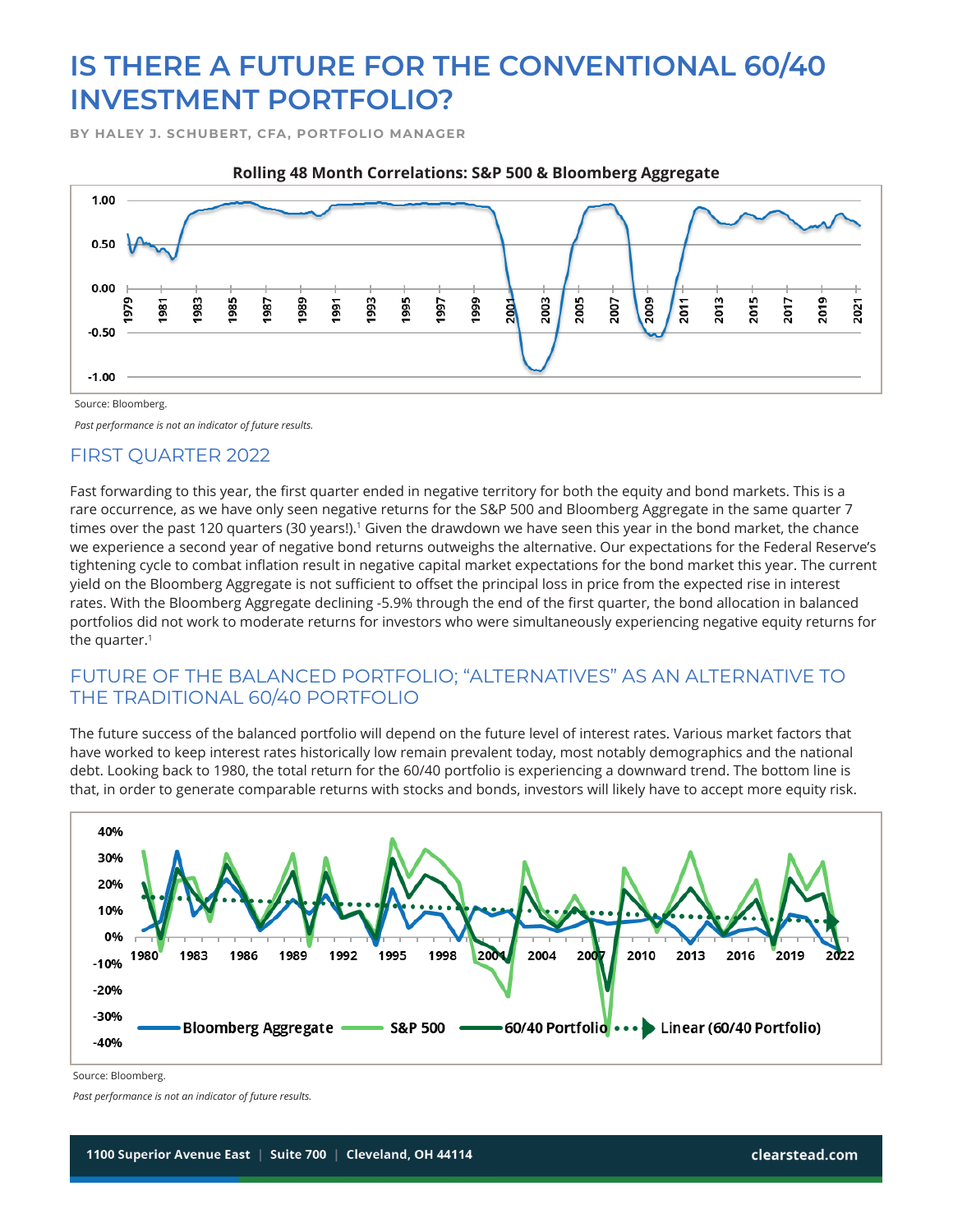**BY HALEY J. SCHUBERT, CFA, PORTFOLIO MANAGER**

When selecting the appropriate asset allocation, it is important to consider the necessary income, growth, diversification, and liquidity goals for a given investor. While these goals may have been historically met with a traditional stock and bond portfolio, positioning for the future will likely include introducing alternative assets into the portfolio. For qualified investors that can withstand the illiquidity characteristics, introducing private investments may be appropriate. Two main reasons we invest in alternative assets are for diversification and access to a broader opportunity set. Historically, introducing a 20% alternative allocation into a growth portfolio improved annual returns and lowered portfolio volatility as seen in the below chart. Additionally, investing in a broader opportunity set has become increasingly important in recent years as the number of public companies in the market has significantly declined.

#### **January 1990 - March 2019**

| <b>Portfolio</b>                                                       | <b>Historical Return</b> | Historical Volatility. |  |
|------------------------------------------------------------------------|--------------------------|------------------------|--|
| 50% US Equity / 25% Int'l Equity / 25% Fixed Income                    | 7.9%                     | 10.9%                  |  |
| 40% US Equity / 20% Int'l Equity / 20% Alternatives / 25% Fixed Income | 8.3%                     | 9.8%                   |  |

Historical Return/Volatility: Source: Zephyr. Data from 01/01/1990 to 03/31/2019. Assumes Quarterly rebalancing.

US Equity – Russell 3000, Int'l Equity – MCSI All World xUS, Alternatives & Hedge Funds – HFRI Fund Weighted Composite Index, Fixed Income – Bloomberg Barclays U.S. Aggregate, Private Equity – Cambridge PE Index, Private Real Estate – NCREIF Property

Index, Public Real Estate – FTSE NAREIT All Equity REITs

*Historical Return and Volatility was calculated using the static allocation for each index and its respective allocation during the time period shown. Returns and Volatility data are based on historical performance, which is not an indicator of future returns. Past performance is not an indicator of future results.*

#### **January 1990 - March 2019**

| <b>Asset Class</b>  | <b>Historical Return</b> | <b>Historical Volatility</b> | <b>Forecasted Return</b> ا | <b>Forecasted Volatility</b> |
|---------------------|--------------------------|------------------------------|----------------------------|------------------------------|
| Hedge Funds         | 9.7%                     | 8.1%                         | $6.0\%*$                   | $6.2\%*$                     |
| Private Equity      | 14.4%                    | 9.4%                         | 10.4%                      | 8.8%                         |
| Private Real Estate | 7.4%                     | 5.9%                         | 9.7%                       | 15.5%                        |
| US Large Cap Stocks | 9.3%                     | 15.3%                        | 6.3%                       | 14.0%                        |

Historical Return/Volatility: Source: Zephyr. Data from 01/01/1990 to 03/31/2019. Assumes Quarterly rebalancing.

US Equity – Russell 3000, Int'l Equity – MCSI All World xUS, Alternatives & Hedge Funds – HFRI Fund Weighted Composite Index, Fixed Income – Bloomberg Barclays U.S. Aggregate, Private Equity – Cambridge PE Index, Private Real Estate – NCREIF Property

Index, Public Real Estate – FTSE NAREIT All Equity REITs

*Forecasted Return/Volatility: Clearstead Investment Office 2022 Capital Market Assumptions, geometric 10-year forward expected returns. Hedge Funds – 50% HFRI Relative Value/ 50% HFRI Equity Hedge, Private Equity – Cambridge Associates US Private Equity, Private Real Estate– NCREIF Value Added, S&P 500 Index – Russell 1000 TR*

*Historical Returns and Volatility data are based on historical performance, which is not an indicator of future returns. Forecasted Returns and Volatility are based on assumptions created by Clearstead. Clearstead is making no representations that the Forecasted Returns or Volatility will or can be achieved. Furthermore, Clearstead is not liable for decisions made using this information. Past performance is not an indicator of future results.*

As we evaluate the current state of the economy and expectations for the future, we are adjusting portfolios to increase the income characteristics and the inflation sensitivity of portfolios—the combination of which is likely to result in increasing dividend yields and lower equity beta. As the world continues to experience lasting effects from the COVID-19 pandemic with record high inflation and historically low interest rates. Given the market environment and return expectations, the traditional 60/40 may no longer be appropriate to meet investor's goals and objectives for income, growth, and diversification.

#### **Sources:**

(1) Bloomberg.

Information provided in this article is general in nature, is provided for informational purposes only, and should not be construed as legal, tax or investment advice. These materials do not constitute an *offer or recommendation to buy or sell securities. The views expressed by the author are based upon the data available at the time the article was written. Any such views are subject to change at any time*  based on market or other conditions. Clearstead disclaims any liability for any direct or incidental loss incurred by applying any of the information in this article. All investment decisions must be evaluated *as to whether it is consistent with your investment objectives, risk tolerance, and financial situation. You should consult with an investment professional before making any investment decision.*

1100 Superior Avenue East • Suite 700 • Cleveland, Ohio 44114 clearstead.com

*Performance data shown represents past performance. Past performance is not an indicator of future results. Current performance data may be lower or higher than the performance data presented.*